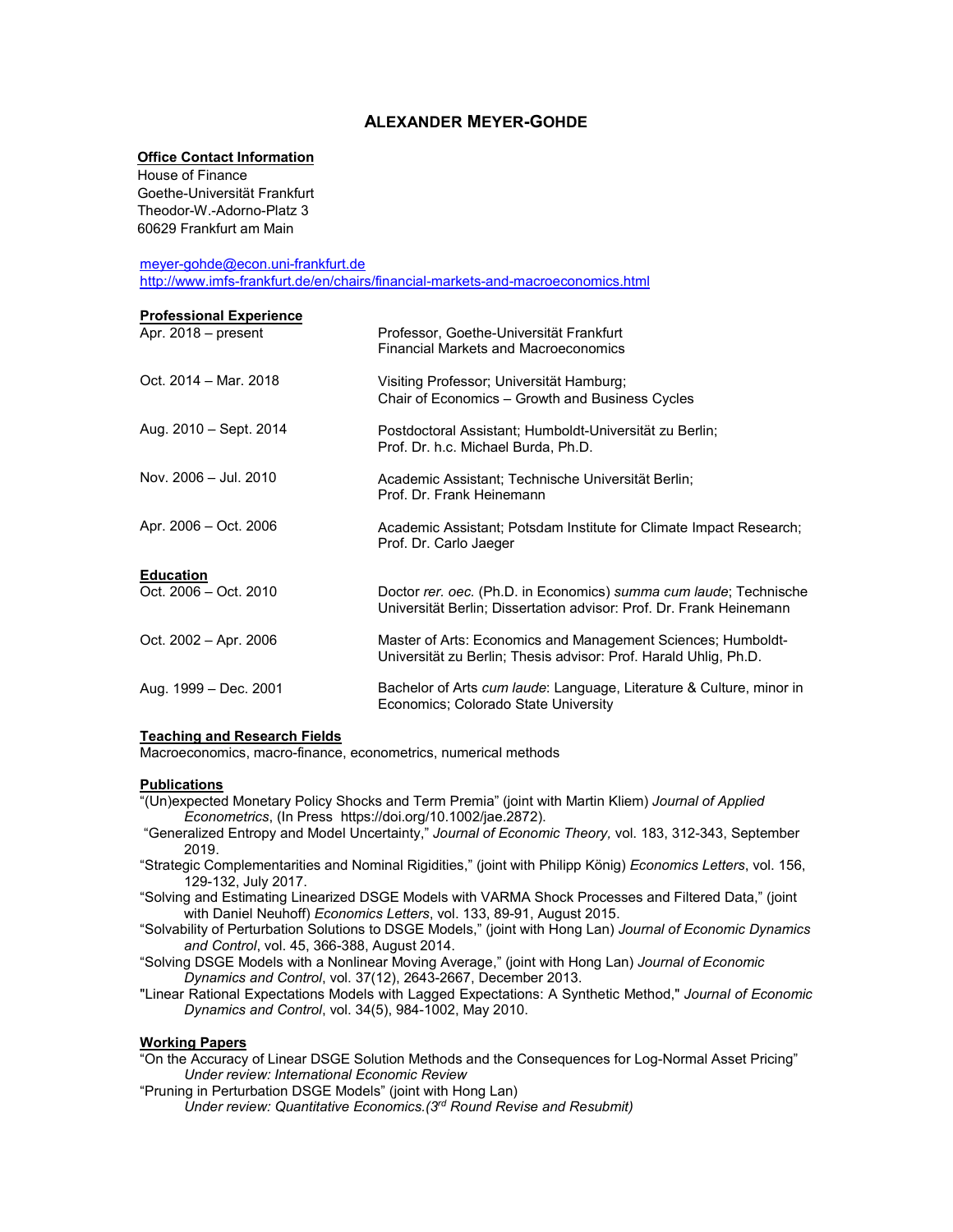"Generalized Exogenous Processes in DSGE: A Bayesian Approach" (joint with Daniel Neuhoff) *Under review: Econometric Theory*

"Risk-Sensitive Linear Approximations"

"Decomposing Risk in Dynamic Stochastic General Equilibrium" (joint with Hong Lan)

### **Research in Progress**

"Pencils, Scaling, and Deflating: Improving the Accuracy of DSGE Perturbations" (joint with Ioanna Pigkou) "The Risks of Stochastic Steady States"

"Long Memory and Monetary Policy Shocks: A New Keynesian Analysis with Fractional Integration" "What Drives the Equity Premium? An Risk-Sensitive Estimated Production-Based Asset Pricing Model" "Inattentiveness and the Taylor Principle"

### **Grant Activities**

Primary Investigator (2021-): DFG Individual Research Grant 465469938, "Numerical diagnostics and improvements for the solution of linear dynamic macroeconomic models" (~€250,000)

Research Fellow (2013-2015), Research Affiliate (2016-17): CRC 649 "Economic Risk". (~€50,000)

#### **Professional Activities**

Discussant for Nobel Prize Lecture of the CRC 649 "Economic Risk", 2010 and 2013. Session Organizer: 7<sup>th</sup>, 8<sup>th</sup>, and 9<sup>th</sup> CSDA International Conference on Computational and Financial Econometrics.

Journal Referee: *Journal of Monetary Economics, International Economic Review, Review of Economic Dynamics, Quantitative Economics, Journal of Applied Econometrics, Journal of Economic Dynamics and Control, Macroeconomic Dynamics, Journal of Macroeconomics, Studies in Nonlinear Dynamics & Econometrics, Computational Economics, Computational Statistics and Data Analysis, Oxford Bulletin of Economics and Statistics, Metroeconomica, Bulletin of Economic Research, Journal of Institutional and Theoretical Economics.*

Conference Submission Referee: 2014, 2019 Jahrestagung des Vereins für Socialpolitik.

Research Visits: Bundesbank, Nov. 2013; Board of Governors of the Federal Reserve System, Feb. 2016; Federal Reserve Bank of San Francisco, Mar. 2016; Bank of Finland Feb. 2018.

#### **Presentations**

2008 Spring Meeting of Young Economists, 14th Intl. Conference on Computing in Economics and Finance (CEF), 2008 European Meeting of the Econometric Society, 2008 Jahrestagung des Vereins für Socialpolitik, 2009 Midwest Macroeconomics Meetings, 2010 Jahrestagung des Vereins für Socialpolitik, 2011 Jahrestagung des Vereins für Socialpolitik, 18th CEF, 2012 European Meeting of the Econometric Society, 8th Dynare Conference, 6th CSDA Intl. Conference on Computational and Financial Econometrics (CFE), 19th CEF, 2013 European Meeting of the Econometric Society, Bundesbank, 7th CFE, 20th CEF, 2014 European Meeting of the Econometric Society, 10th Dynare Conference, 8th CFE, 21st CEF, 2015 Jahrestagung des Vereins für Socialpolitik, 11th Dynare Conference, 9th CFE, Board of Governors of the Federal Reserve System, Federal Reserve Bank of San Francisco, 22nd CEF, 12th Dynare Conference, Fall 2016 Midwest Macro Meeting, 13th Dynare Conference, 11th CFE, Norges Bank Conference on "Nonlinear Models in Economics and Finance for an Unstable World", 26th Annual Symposium of the Society for Nonlinear Dynamics and Econometrics, 2018 International Association for Applied Econometrics Annual Conference (IAAE), 50th Annual Conference of the Money, Macro & Finance Research Group, Allied Social Science Associations (ASSA) 2019 Annual Meeting, 2019 IAAE, 25th CEF, Western Economic Association International Virtual 95th Annual Conference, 7th SAFE Asset Pricing Workshop, 2021 IAAE, 27<sup>th</sup> CEF

Invited: 2009 DFG-Project Hamburg University, Macro Seminar 2009 LMU Munich, 2013 MEF-Seminar at Bonn University, 2013 DIW Macroeconomics and Econometrics, CMR Cologne Research Seminar 2017, CMR Cologne Research Seminar 2017, Heriot-Watt University Research Seminar 2017, Monetary Policy and Research Department of the Bank of Finland 2018, Tinbergen Institute Seminar 2018, 2021 Schumpter Seminar Berlin.

Plenary presentation and podium discussion: "Transatlantic relations in the 21<sup>st</sup> century" for the Friedrich Naumann Foundation, Darmstadt 2020.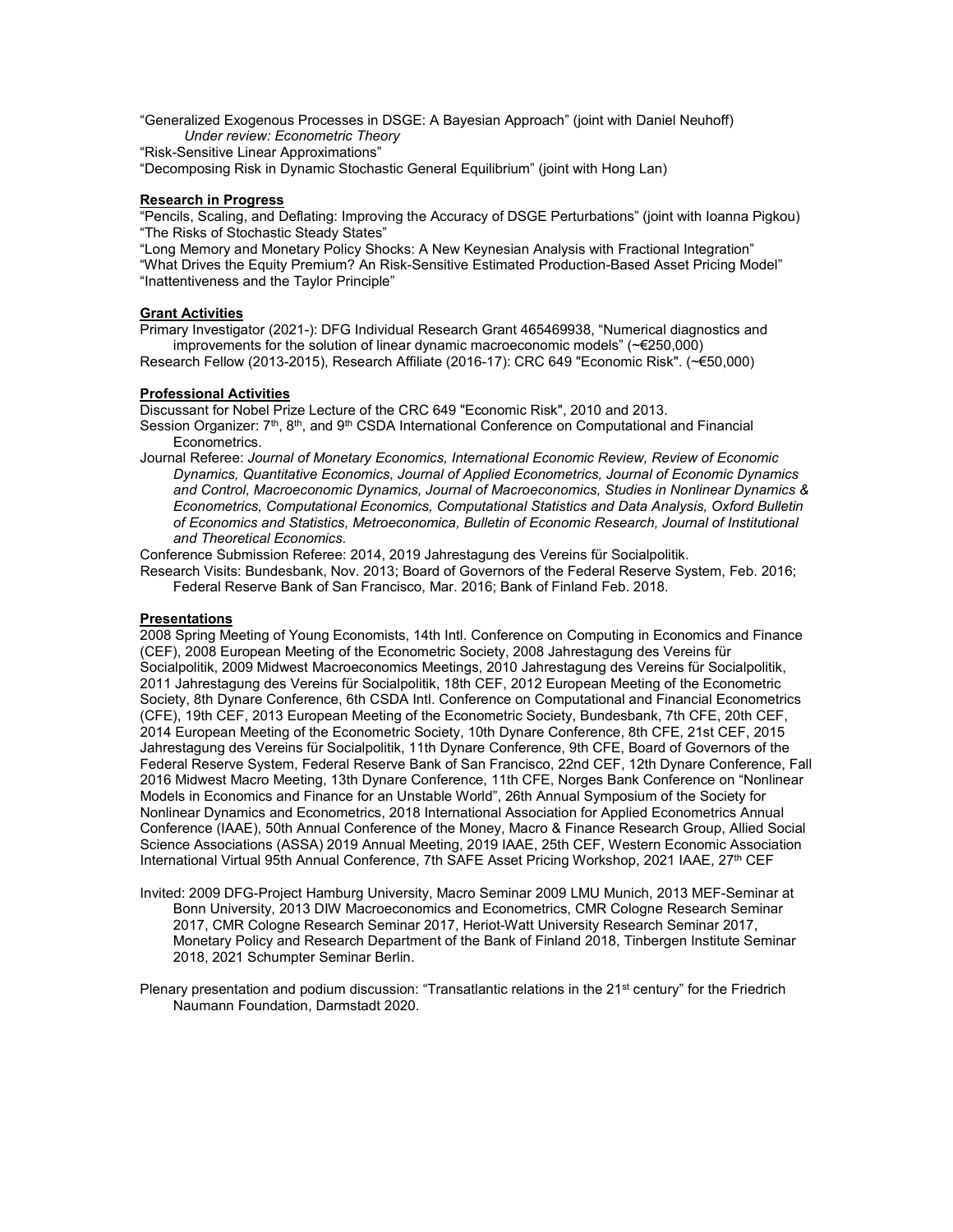| <b>Teaching Experience</b><br>Summer 2021 | Macroeconomics II (lecture-B.Sc.)                                                                                                                               |
|-------------------------------------------|-----------------------------------------------------------------------------------------------------------------------------------------------------------------|
|                                           | Monetary Theory and Policy (M.Sc.)<br>Advanced Macroeconomics (Ph.D.)                                                                                           |
| <b>Fall 2020</b>                          | Macroeconomics II (lecture-B.Sc.)<br>Business Cycles and Growth Politics (lecture and recitation-B.Sc.)                                                         |
| Summer 2020                               | Macroeconomics II (B.Sc.)<br>Monetary Theory and Policy (M.Sc.)<br>Advanced Macroeconomics (Ph.D.)<br>Bayesian Macroeconometrics (Ph.D.)                        |
| <b>Fall 2019</b>                          | Macroeconomics II (B.Sc.)<br>Business Cycles and Growth Politics (B.Sc.)                                                                                        |
| Summer 2019                               | Macroeconomics II (B.Sc.)<br>Advanced Macroeconomics (Ph.D.)<br>Bayesian Macroeconometrics (Ph.D.)                                                              |
| <b>Fall 2018</b>                          | Macroeconomics II (B.Sc.)<br>Business Cycles and Growth Politics (B.Sc.)                                                                                        |
| Spring 2018                               | Monetary Theory and Policy (M.Sc.)<br>Numerical Methods in Macroeconomics (Ph.D.)                                                                               |
| <b>Fall 2017</b>                          | Macroeconomics II (lecture-B.Sc.)<br>Business Cycles and Growth Politics (B.Sc.)<br>Empirical Dynamic Macroeconomics (M.Sc.)                                    |
| Spring 2017                               | Macroeconomics I (B.Sc.)<br>Monetary Theory and Policy (B.Sc.)<br>Financial Crises (B.Sc.)                                                                      |
| <b>Fall 2016</b>                          | Macroeconomics II (B.Sc.)<br>Business Cycles and Growth Politics (B.Sc.)<br>New Keynesian Economics (M.Sc.)                                                     |
| Spring 2016                               | Macroeconomics I (B.Sc.)<br>Empirical Dynamic Macroeconomics (B.Sc.)                                                                                            |
| <b>Fall 2015</b>                          | Macroeconomics II (B.Sc.)<br>Business Cycles and Growth Politics (B.Sc.)<br>Financial Crises (B.Sc.)                                                            |
| Spring 2015                               | Macroeconomics I (B.Sc.)<br>Expectations and Macroeconomics (B.Sc.)<br>Empirical Dynamic Macroeconomics (M.Sc.)<br>Estimation & Solution of DSGE Models (Ph.D.) |
| <b>Fall 2014</b>                          | Macroeconomics II (B.Sc.)<br>Business Cycles and Growth Politics (B.Sc.)<br>Financial Crises (B.Sc.)                                                            |
| Spring 2014                               | Macroeconomics II (recitation and lecture substitute $-$ B.Sc.)<br>Macroeconomic Analysis II (lecture and recitation - Ph.D.)                                   |
| <b>Fall 2013</b>                          | Macroeconomics I (recitation and lecture substitute-B.Sc.)                                                                                                      |
| Spring 2013                               | Macroeconomic Analysis II (lecture and recitation – Ph.D.)                                                                                                      |
| <b>Fall 2012</b>                          | Introduction to Advanced Macroeconomic Analysis (recitation - M.Sc.)                                                                                            |